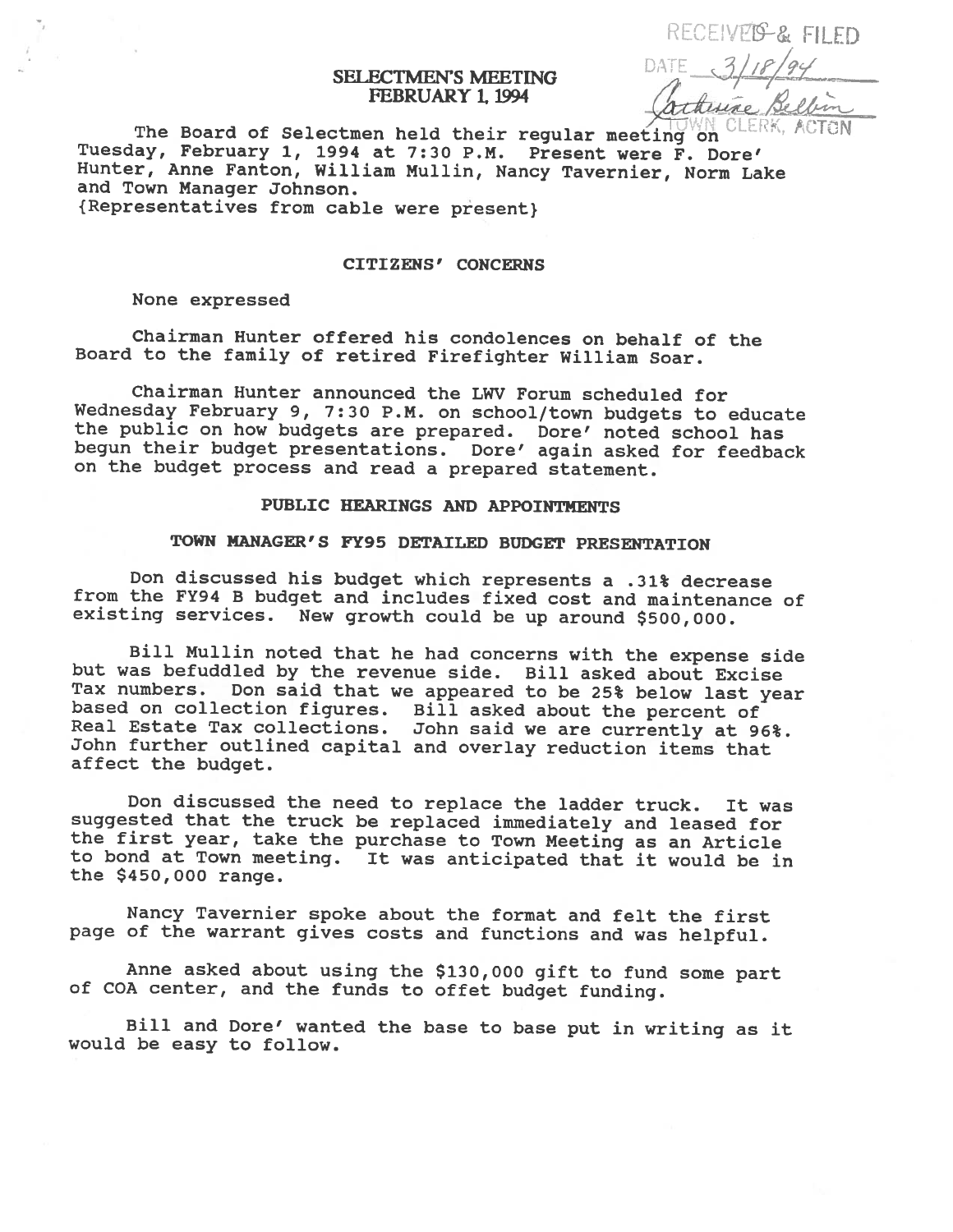Nancy asked for a formatting change on Page 3 to have the same list starting with \$1, on new salaries, program, similar to last year. She felt that the Police cruisers should stay in the operating budget as it is essential to the operation.

Jan Edry asked about personnel director and the schools. Dore' explained that the school had not presented the most<br>favorable proposal with respect to dollar savings. Janet Murphy commended the Town Manager on the direction the budget was taking<br>and asked about possible pyramid approach to any override choices<br>offered.

Dore' discussed that while he felt the Town side would not be seeking an override, he felt the local school would be going to ask for one.

Dore' asked for the Board's opinion about presenting an "A" budget at Town Meeting. Nancy felt that we should ask them to present the B budget or an "A" Contingent on successful override.<br>Norm was concerned with presenting anything but a balanced Budget to Town Meeting. Norm wanted agreement regarding any monies<br>above minimum mandate budget subject to override. It was the<br>consensus of the board that the school needs to prepare a "B" budget for local schools. Dore' will let the Municipal Forum know the Board's feelings.

## PRELIMINARY WARRANT ARTICLE DISCUSSION

Dore' updated the board on his meeting with the LHDC. They discussed his suggested changes and will most likely move forward with his changes.

There appears to be some outstanding capital items pending from the school that will need action.

Don Johnson will have <sup>a</sup> more complete listing of potential articles for the next meeting for board review.

#### CONSENT CALENDAR

ANNE FANTON - Moved to accept the Consent Calendar as submitted with the addition of the <sup>g</sup>ift to the Civil Defense Agency. NANCY TAVERNIER - Second. UNANIMOUS VOTE.

#### SELECTMEN'S BUSINESS

OVERRIDE QUESTION - The Board again discussed the decision not to seek an override for the Town Budget this year at the annual election. The Board will send a letter to the Editor stating that we will not be seeking one.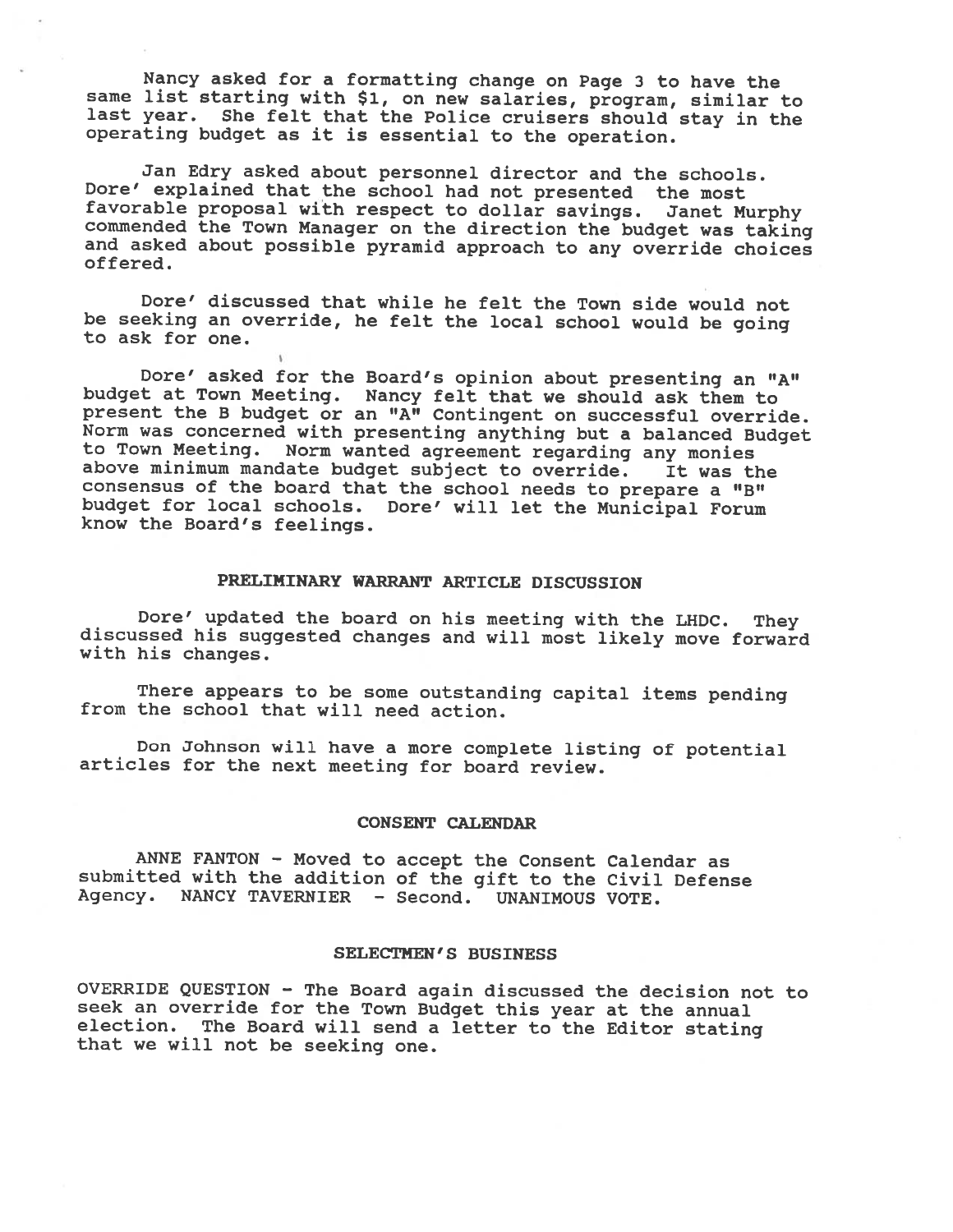SIGN REQUEST - Anne asked for the draft regulations for review.<br>NANCY TAVERNIER - Moved to Approve the request for placement on the traffic island with removal immediately after the production.<br>BILL MULLIN - Second. UNANIMOUS VOTE.

DESIGNATION OF MUNICIPAL FORUM FACILITATOR - NORM LAKE - Moved to designate the Municipal Forum Facilitator as a Special Employee. NANCY TAVERNIER - Second. UNANIMOUS VOTE.

SEWER ARTICLE LANGUAGE DISCUSSION - Anne mentioned language in the material that Nancy had researched and asked if the wording left the Board of Selectmen any option when no Federal or State funding was available, and did it bind us? Dore' felt legally no, but morally, it was debatable.

#### TOWN MANAGER'S CONCERNS

LADDER TRUCK - Don explained the proposal to enter into a one year lease which would have a clause that if we could not get approval at town Meeting for the funds to purchase it we would return it. The revenues from the "freeze" of last fall would be used to pay the lease of approximately \$55,000.000. NANCY<br>TAVERNIER - Moved to approve the lease with the funding provisions mentioned. ANNE FANTON - Second. UNANIMOUS VOTE. Bill was concerned that the snorkel truck replacement would be addressed with this one piece. He encouraged the replacement of<br>two pieces with this one piece. Chief Craig explained that he has been calling the manufactures of this type of vehicle and will try to accomplish the two for one if a piece of equipment is in stock and available to lease when he firms up the search.

#### EXECUTIVE SESSION

BILL MULLIN - Moved to go into executive Session for the purpose of discussing negotiations.

The Board adjourned at 10:30 P.M.

Clerk

Date

Christine Joyce Recording Secty.  $cmjW11-(486)$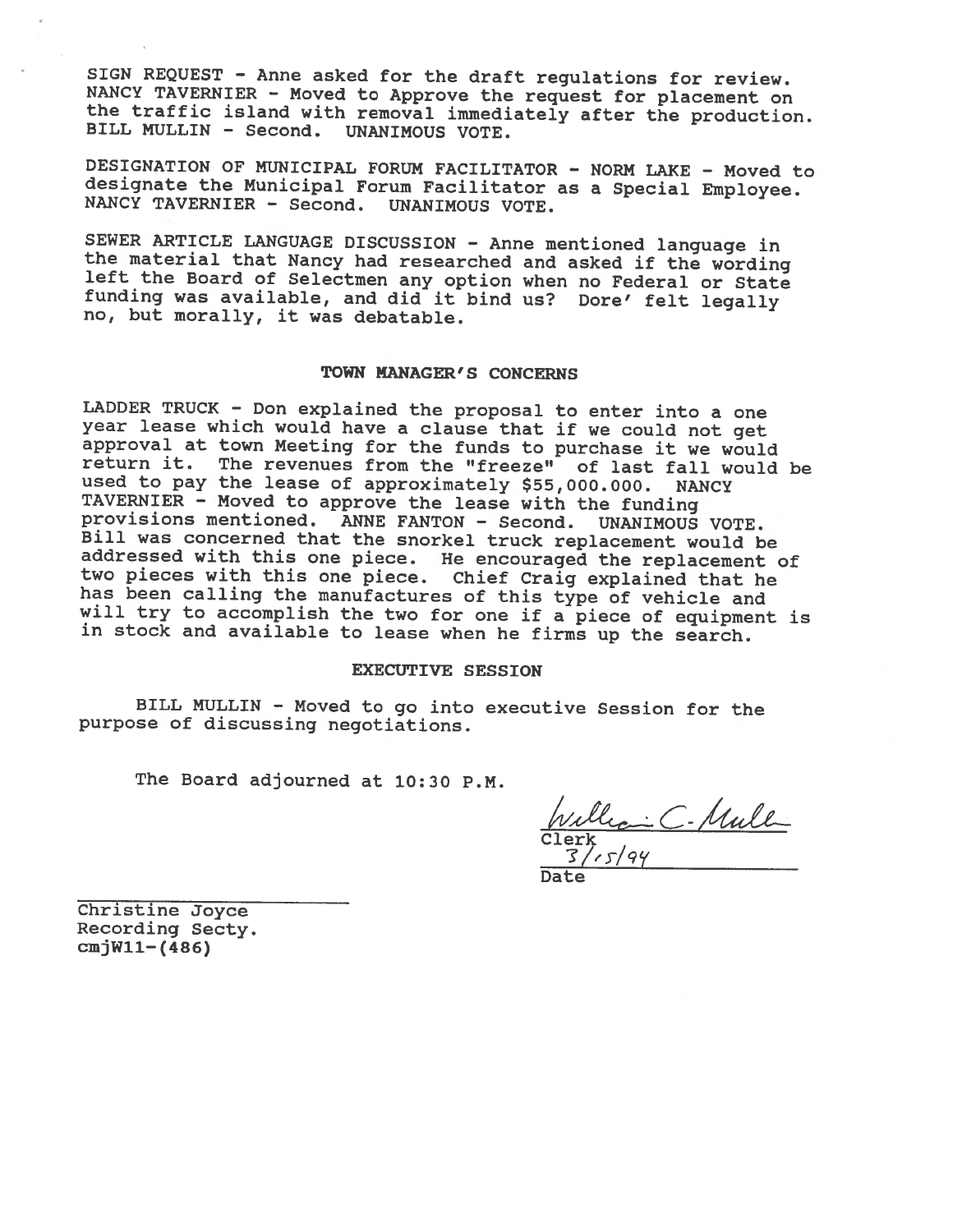JANUARY 28, 1994

- TO: Board of Selectmen
- FROM: F. DORE' HUNTER, Chairman

SUBJECT: SELECTMEN'S REPORT

# 

#### AGENDA

## ROOM 204

# FEBRUARY 1, 1994

- I. CITIZEN'S CONCERNS
- II. PUBLIC HEARINGS & APPOINTMENTS
- 1. 7: 31 CHAIRMAN'S MINUTE
- 2. 7:45 TOWN MANAGER'S FY95 DETAILED BUDGET PRESENTATION

## III. SELECTMEN'S BUSINESS

- 3. OVERRIDE QUESTIONS Enclosed <sup>p</sup>lease find Chairman Hunter's Memo of January <sup>25</sup> as well as backup information regarding Override Options reviewed by the Board last Spring for discussion.
- 4. LOCAL SCHOOL BUDGET Enclosed <sup>p</sup>lease find <sup>a</sup> memorandum from the Chairman concerning the Local School's Budget Presentation.
- 5. REQUEST TO PLACE SIGN ON TRAFFIC ISLAND- Enclosed <sup>p</sup>lease find <sup>a</sup> reques<sup>t</sup> from the Drama Club and staff comment for Board action.
- 6. DESIGNATION OF MUNICIPAL FORUM FACILITATOR AS SPECIAL EMPLOYEE The Board needs to make this designation for purposes of the Conflict of Interest Laws.

# IV. CONSENT AGENDA

- 7. KENNEDY ESTATES STREET ACCEPTANCE Enclosed please find the Notice of Public Hearing that requires Board signature. The formal Public hearing is scheduled for March 1, at 7:45 for Board action.
- 8. ONE DAY LIQUOR LICENSE Enclosed please find a request from Chez Claude for <sup>a</sup> One Day Liquor license for Sunday, February 13 and Sunday, February 20th for Board action.